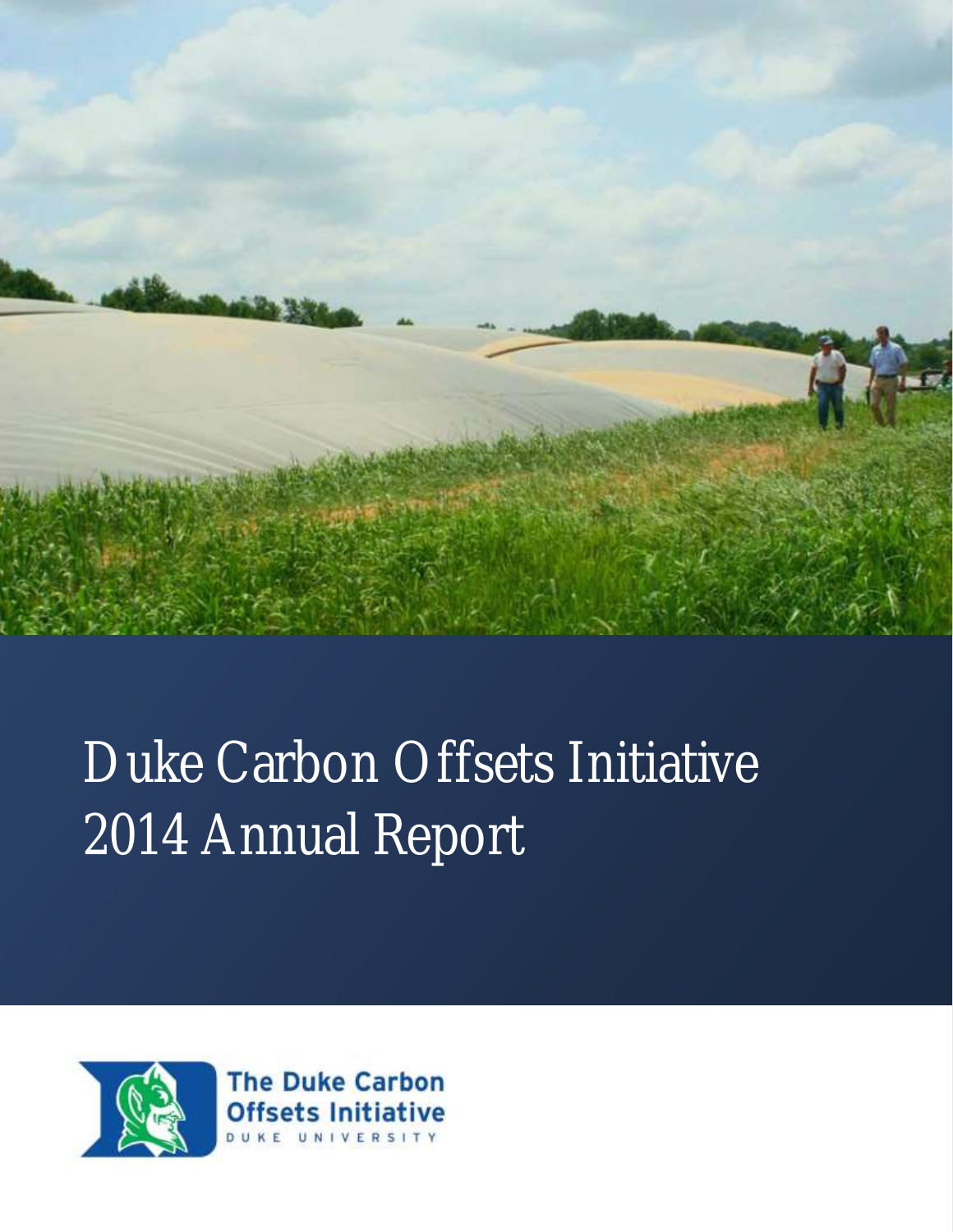## Letter from the Program Manager

"Change is the only constant in life." These wise words were spoken for the first time more than 2,500 years ago, and this year I have found they apply not only to our personal lives, but also to our communities, institutions, and organizations. Change can be challenging. Change can be frustrating. But, change also brings opportunities for growth, improvement, excitement, and more.

First, I would like to personally thank Tanja Vujic, DCOI's founding Director, for all that she has done for the Initiative. It is because of her hard work that DCOI has a strong foundation on which we can continue to build our carbon offset programs. Early in the year, Tanja left DCOI to build her consulting practice. We were sad to see her go and wish her the best of luck in her future endeavors.



This was a year of change for the Duke Carbon Offsets Initiative. In March, I transitioned from Research Analyst to Program Manager. By May, we completed the rebuild of the Loyd Ray Farms project (LRF), operating at over 80% uptime since restarting. With LRF running smoothly, we were able to strengthen our core areas of expertise – swine waste-to-energy, urban forestry, and energy efficiency.

In August, Jason Elliott joined the team as Program Coordinator, coming up to speed quickly and helping to manage our many projects. Jason's expertise in forestry has been instrumental to our partnership with the City and County of Durham in developing an urban forest carbon offset pilot program that we hope to launch in 2015.

For the first time this fall, DCOI led a Bass Connections project, bringing together students from all levels to tackle the question of how to increase access to distributed solar energy for Duke employees. All in all, we worked with more than 35 students and 15 faculty/staff members through 8 DCOI led academic projects in 2014.

To close out the year, we launched the DCOI-HEAL pilot program in October. This program helps employees learn about and implement energy efficiency retrofits in their homes – providing them a way to save money and help Duke University reach climate neutrality.

It is not enough, however, to complete research, develop projects, cultivate relationships, and catalyze innovation in the offset world. DCOI must also build a culture and framework that can adapt and grow with future change. An organization must be more than its people, resources, and assets - more than the sum of its individual pieces. It must have a strong enough foundation to stand on its own, but also be flexible enough to welcome change, empowering both its current and future members and stakeholders.

We invite you to help us build this foundation and to change and grow with us as we look ahead to 2015!

Charles Adair Program Manager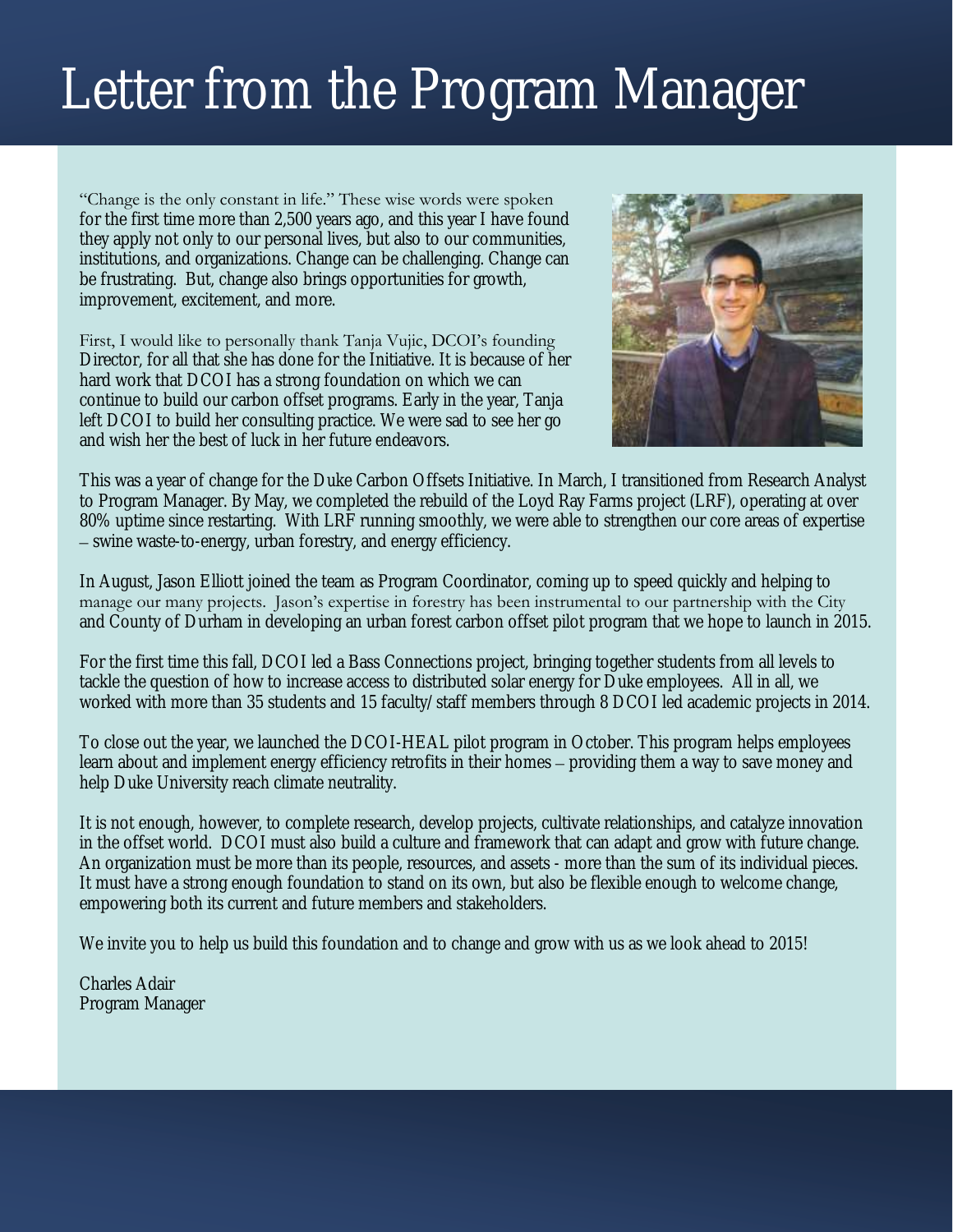## Duke Carbon Offsets Initiative



#### **History**

In 2007, Duke University signed the American College and University Presidents' Climate Commitment (ACUPCC) and set a target of achieving climate neutrality by 2024. To be climate neutral, Duke will have to offset an estimated 185,000 metric tons per year of carbon dioxide in 2024. The Duke Carbon Offsets Initiative was created as a branch of Sustainable Duke to help Duke University reach climate neutrality. Since DCOI's beginning in 2009, it has developed a number of innovative carbon offset programs in swine wasteto-energy, energy efficiency, and urban forestry.

#### **Vision**

To make Duke University a model climate-neutral institution and to lead peer institutions in their efforts to become climate neutral.

#### **Mission**

- To meet Duke University's climate neutrality goal by 2024 by **developing and implementing the University's strategy**  for identifying, creating, and purchasing carbon offsets.
- To implement the strategy in a way that **provides educational opportunities** for students, faculty, and staff.
- To **prioritize local, state, and regional offsets that provide significant environmental, economic, and societal cobenefits** that are beyond the benefits of greenhouse gas reduction.
- To **facilitate and catalyze high-integrity, unique offset projects** by serving as a resource for other institutions.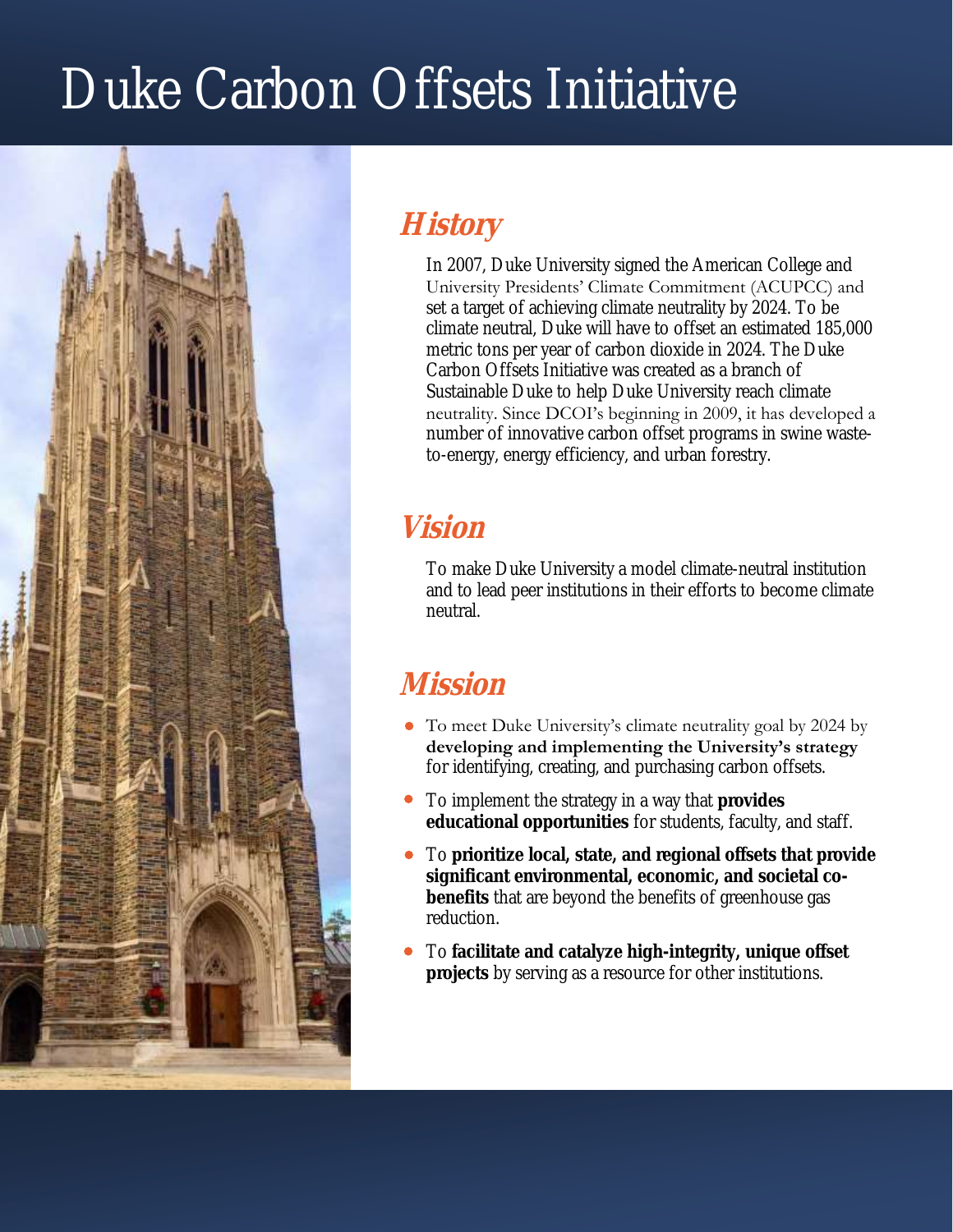## Home Energy Efficiency

# **20**

**Duke University employees who have participated in the pre-pilot and pilot programs.**

## **13**%

**average annual reduction in energy bills for participants in 2013-14 pre-pilot study.**

# **18,720**

**estimated kilowatt hours saved to date by participants in the 2013-14 pre-pilot study.**

**"Working with DCOI and the recommended energy audit contractor was an excellent experience! The entire process was managed efficiently and I learned a significant amount about my home."**

**Arwen Buchholz, Duke's Recycling and Waste Reduction Coordinator**

Jen Weiss of the UNC Environmental Finance Center, a DCOI-HEAL project partner, presenting a Personal Energy Plan to Arwen Buchholz



#### **Major Accomplishments**

- Published "[Financing Energy Efficiency-Based Carbon Offset](http://www.efc.sog.unc.edu/reslib/item/financing-energy-efficiency-based-carbon-offset-projects-duke-university)  [Projects at Duke University"](http://www.efc.sog.unc.edu/reslib/item/financing-energy-efficiency-based-carbon-offset-projects-duke-university)
- Completed the DCOI-HEAL pre-pilot program
- Published "[DCOI Employee Energy Efficiency Pre-Pilot"](http://sustainability.duke.edu/carbon_offsets/resources/Energy%20Efficiency%20Resources/DCOI%20EE%20Pre-Pilot.pdfC:/Users/jse10/Documents/Custom%20Office%20Templates) report
- Launched the **DCOI-HEAL** pilot program in October

**Project Partners:** UNC Environmental Finance Center | Clinton Climate Initiative | Duke Energy NC State Cooperative Extension | Duke Credit Union | The Duke Endowment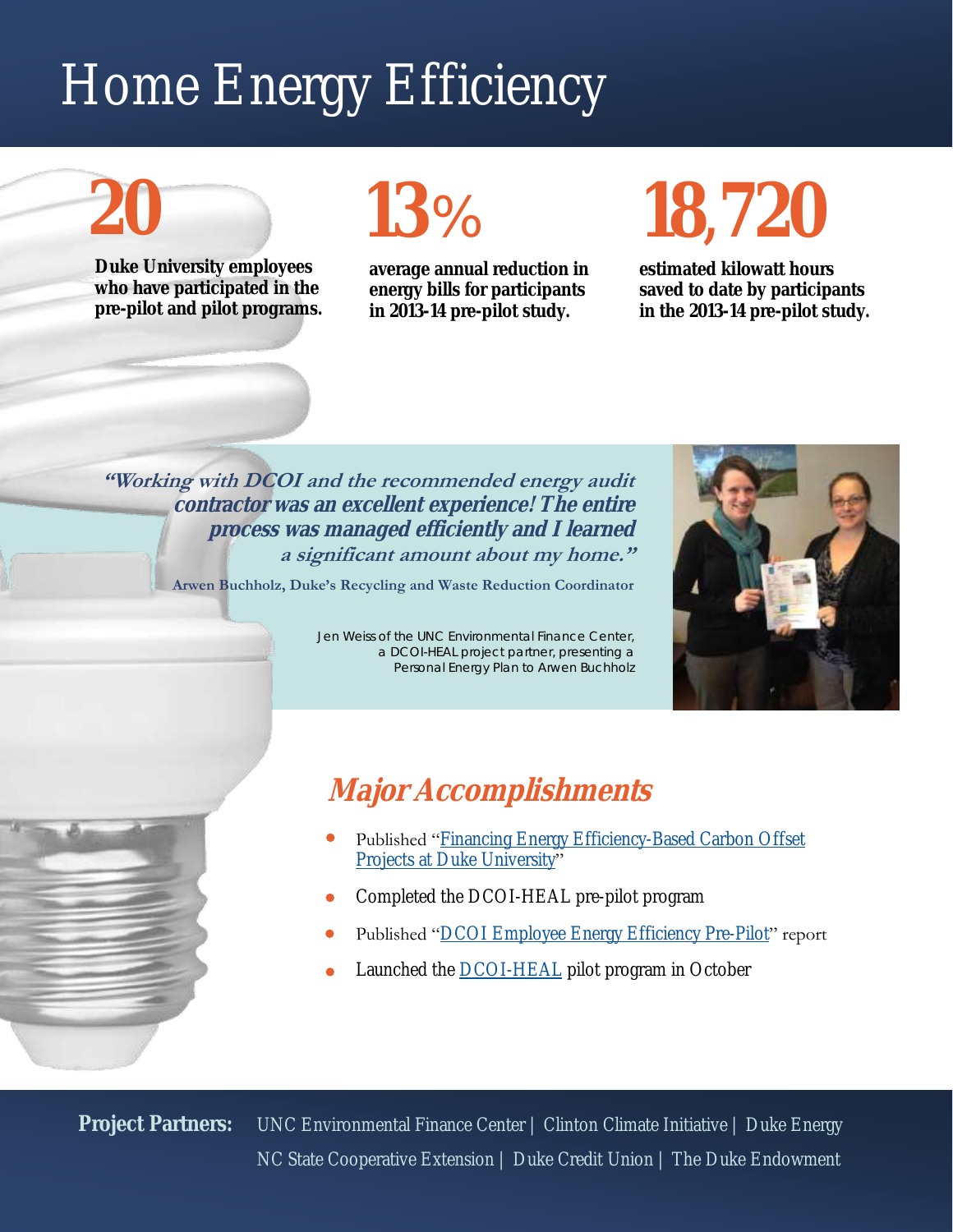## Loyd Ray Farms

**81**%

**May 2014.**

**system efficiency since** 

# **245**

**megawatt hours of electricity generated on-site by the microturbine since May 2014.** **carbon offsets generated by the system since May 2014.**

**1,776**



**"Buying into the waste-to-energy project was an opportunity to help transform an industry to benefit the environment, business and local communities. 'It was a win-win-win,' says Jolanka Nickerman, manager of Google's Carbon Offsets Team."** 

**Excerpt from "Pig Poop Powers North Carolina Farm" article in Discover Magazine**

#### **Major Accomplishments**

- Published in Chemosphere with Marc Deshusses and Jiele Xu of the Pratt School of Engineering ["Nitrification of anaerobic digester effluent for](http://www.sciencedirect.com/science/article/pii/S004565351401159X)  [nitrogen management at swine farms"](http://www.sciencedirect.com/science/article/pii/S004565351401159X)
- Featured in Discover Magazine ["Pig Poop Powers North Carolina Farm"](http://discovermagazine.com/2014/march/17-pig-poop-powers-north-carolina-farm)
- Featured on Bloomberg TV ["Making Clean Energy From Dirty Pig Droppings"](http://www.bloomberg.com/video/making-clean-energy-from-dirty-pig-droppings-M7wIX3h3SRKGAi1Yo4IM8A.html)



Charles Adair explaining the LRF project to students, Lincoln Wensley and Victor Chen.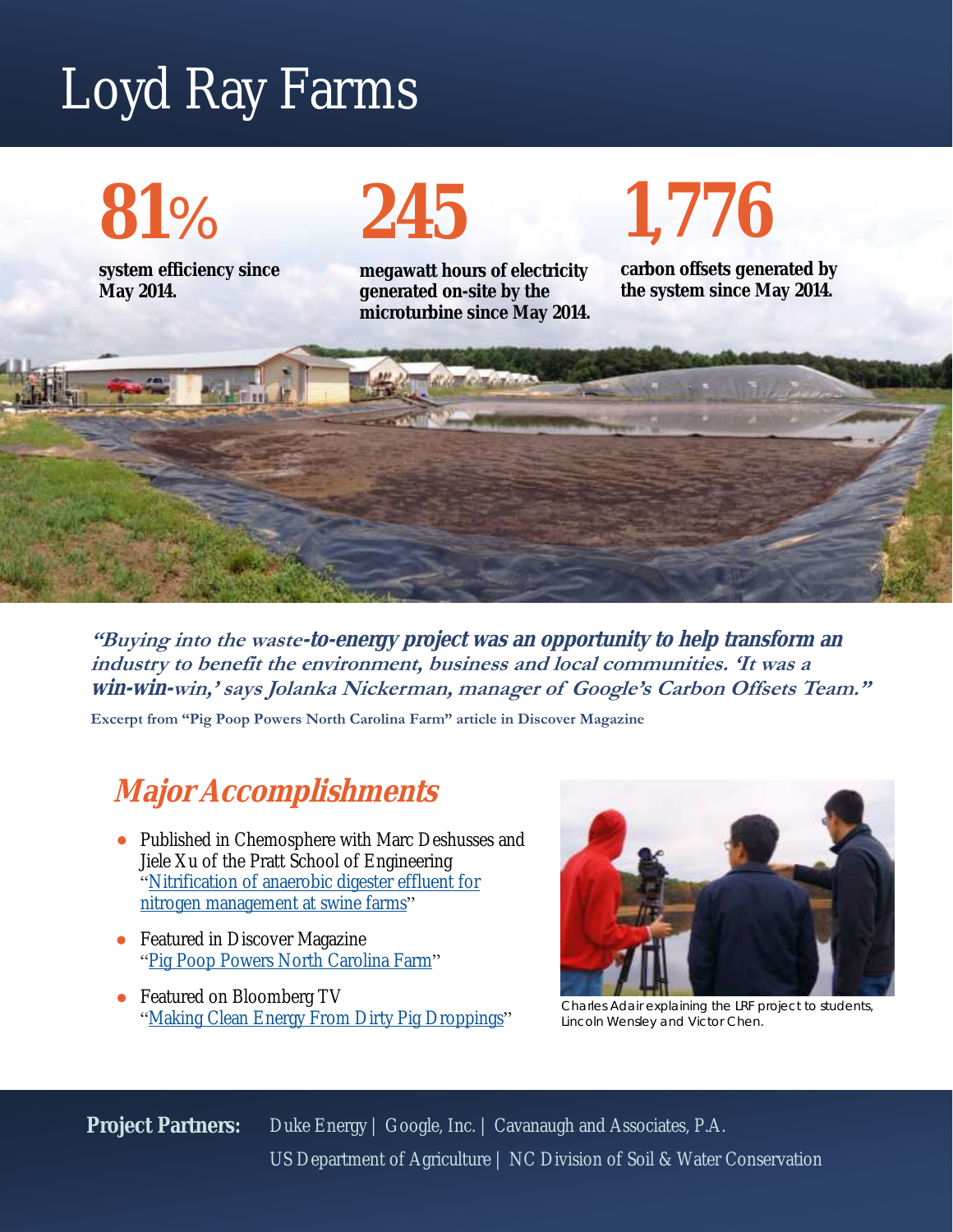## Urban Forestry

## **1,080**

**trees planted by Trees Across Durham at Durham city schools this year.**

## **3,900**

**estimated metric tons of carbon dioxide equivalent that could be sequestered by the 1,080 trees over 40 years.**



Alex Johnson educating citizens of Durham about tree banding.

**"Durham's urban forest will continue to improve, but it can't do this without the support of Durham's community. The DCOI plays a significant role through the measurement of benefits that urban trees provide, as well as providing resources to plant trees."** 

**Alex Johnson, City of Durham Urban Forestry Manager**



#### **Major Accomplishments**

- Led the data committee for Trees Across Durham, a collective group of stakeholders working together to plant trees in our county.
- Created urban forestry program and protocol documents in preparation for a 2015 pilot launch.
- DCOI created a **brochure** about controlling cankerworms and the benefits of tree banding.

**Project Partners:** City and County of Durham | Keep Durham Beautiful | Trees Across Durham Photo courtesy of Yumian Deng CC BY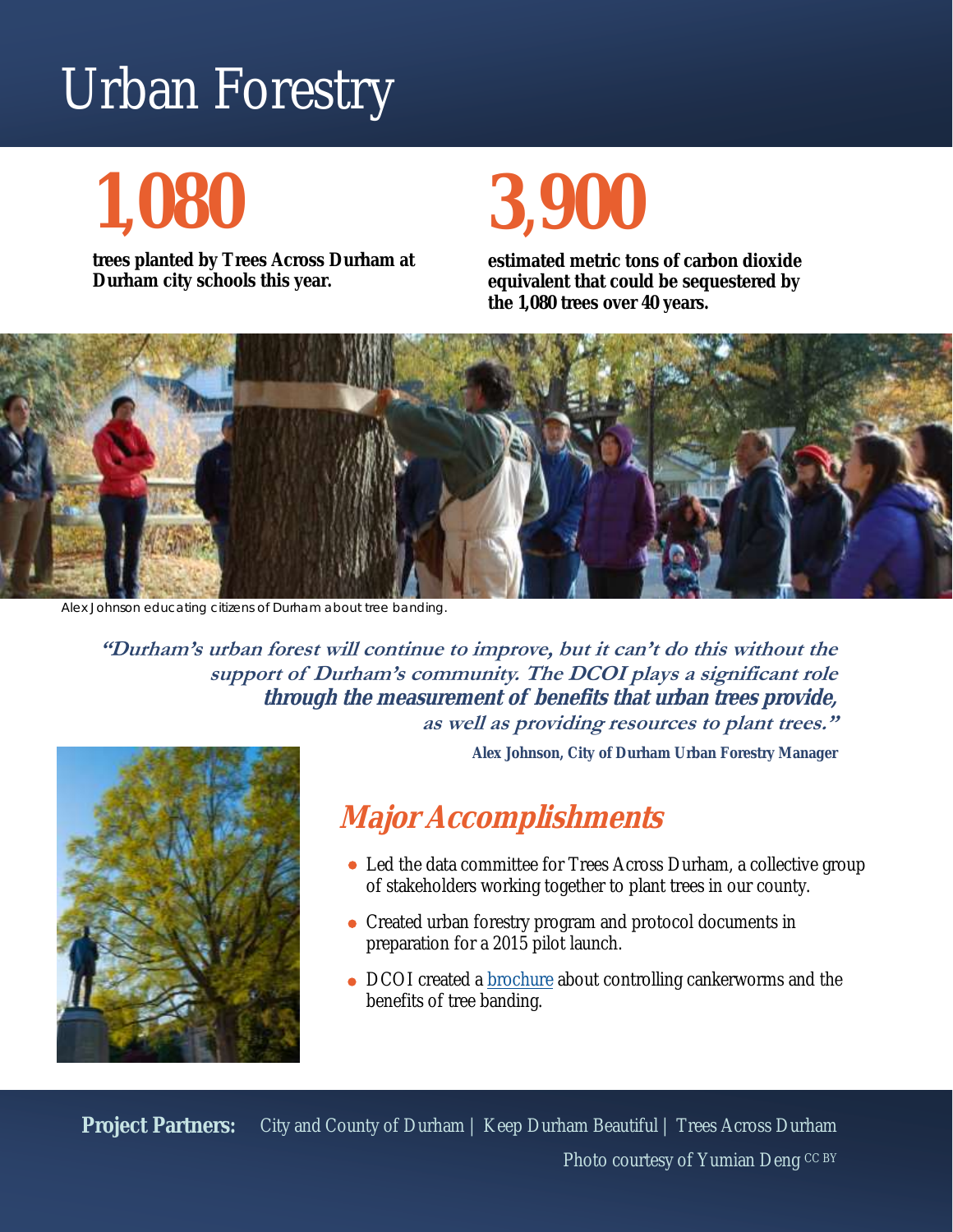### Student Interns



*"***Through the summer internship program, DCOI allowed me to explore the field of environmental policy in a welcoming, exciting environment. The educational experience exceeded my expectations with involvement in projects ranging from analyzing climate action plans to conducting research for future offsets possibilities."**

**Mary Skapek, junior studying biology and dance**

**"Working with the DCOI was a tremendous opportunity to apply the academic knowledge gained in the classroom towards solutions to real challenges. I drafted an urban tree planting protocol that will be used to calculate carbon offsets while simultaneously bringing more trees to Durham."** 







**"Working at the Duke Carbon Offsets Initiative was one of the most rewarding aspects of my time at Duke. As an intern I was involved in policy interpretation, data analysis, and project management, all of which provided the perspective and skills I used to secure a full-time position after graduation."**

**Kim Cesafsky, Master of Environmental Management and Master of Forestry (2014)**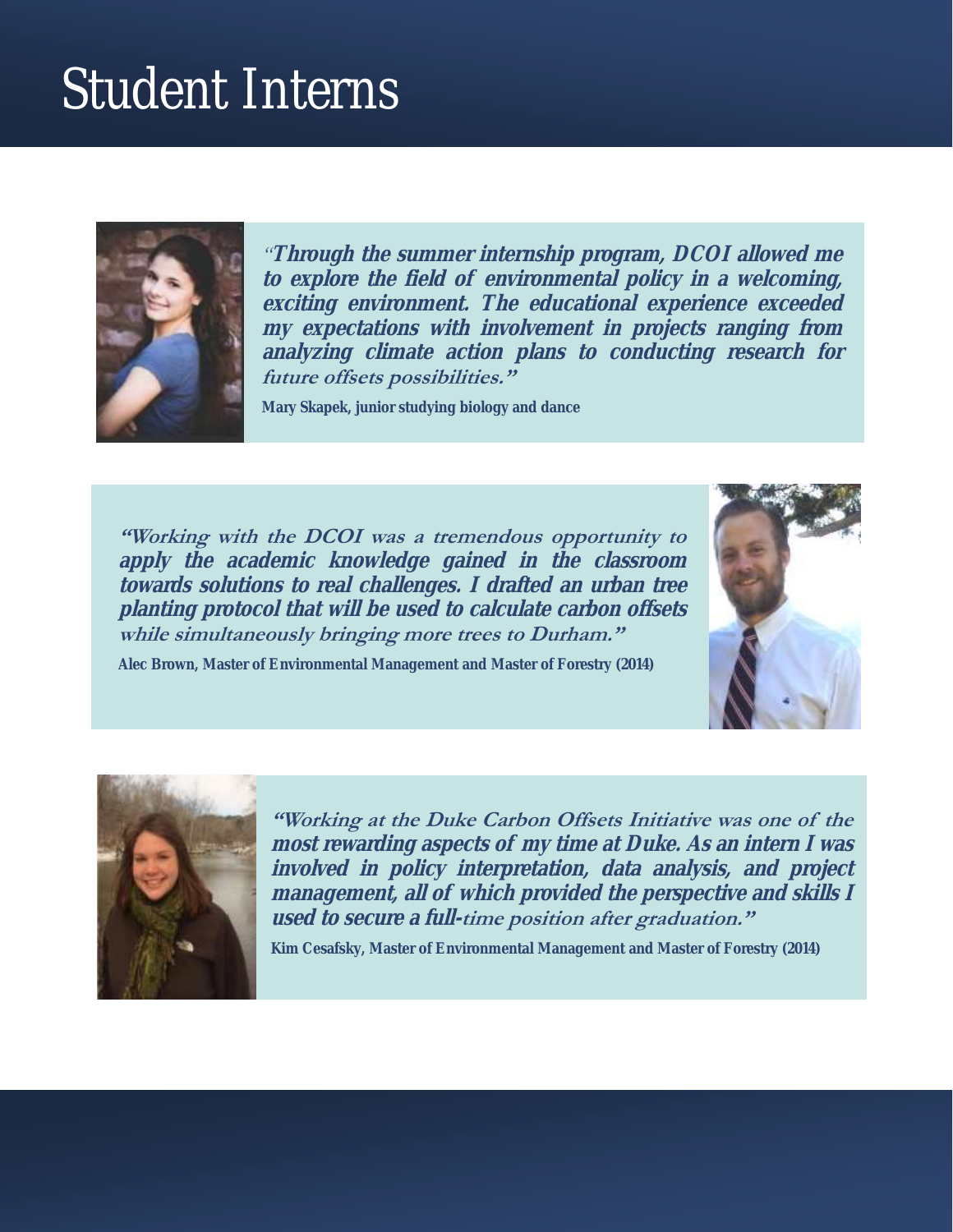### Academic Connections



#### **2014 Spring Semester**

- Barriers to Implementing Energy Efficiency Retrofits, ENV 557 Social Science Survey Methodology - Identified barriers that prevent homeowners from installing energy-efficient products
- Excel and Access Based Budget Modeling for Loyd Ray Farms, Independent Study - Developed a budgeting model to help track LRF finances to expedite the invoicing process

#### **2014 Fall Semester**

- Cost-Benefit Analysis of a Campus Digester, ENV 711 Energy and the Environment - Researched the inputs and outputs of a theoretical on-campus digester
- Carbon Offset Opportunities for Duke, ENV 245 Theory and Practice of Sustainability - Reviewed Climate Action Plans from southeastern universities to identify potential carbon offset and renewable energy projects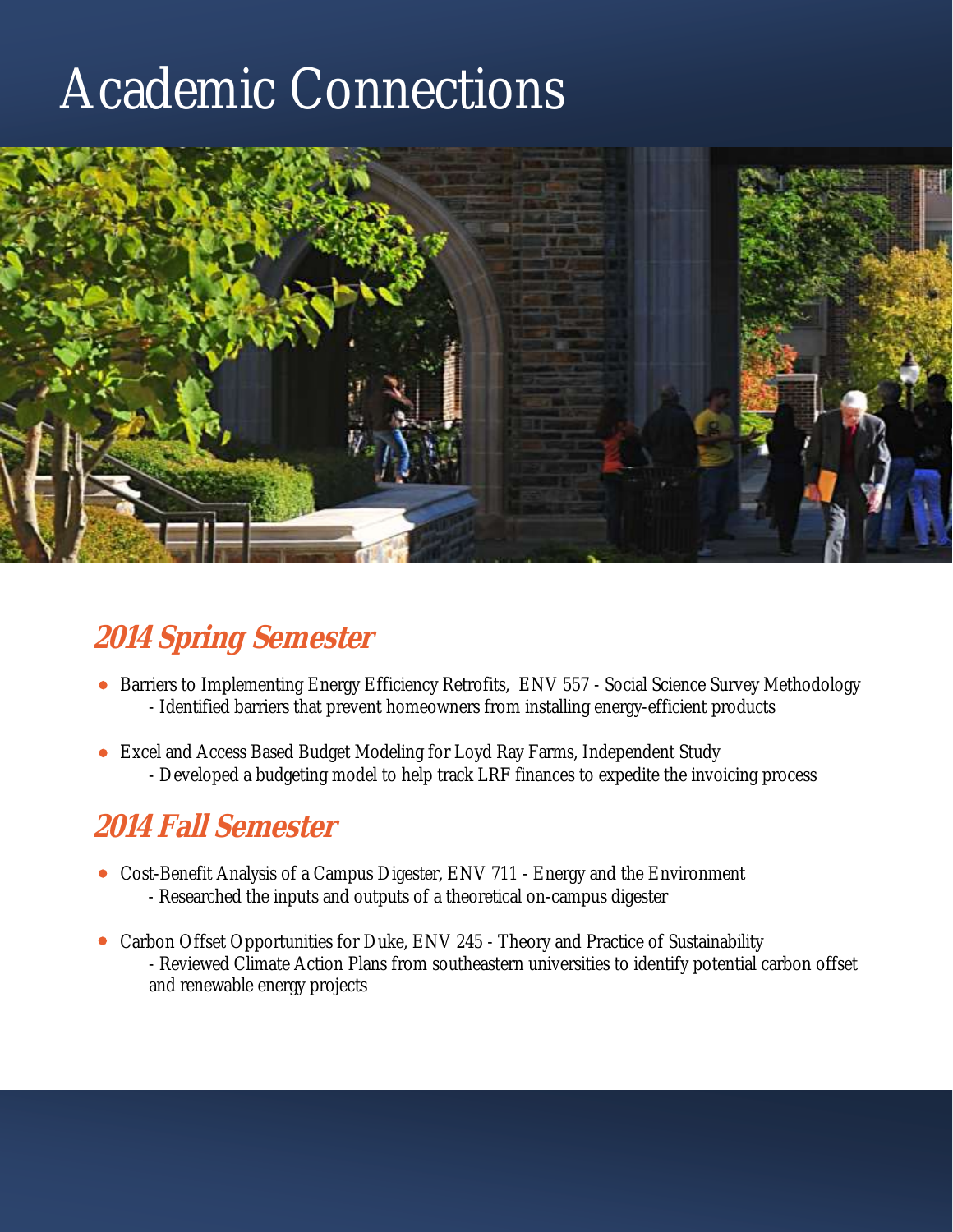

#### **Summer Internships**

- Urban Forestry Program and Protocol Drafting - Developed an urban tree planting protocol draft to calculate carbon offsets
- Climate Action Plan Review for Southeastern Universities - Reviewed Climate Action Plans from 40 universities and colleges in the Southeastern U.S.

#### **Ongoing Student Research Projects**

- Distributed Solar Generation for Duke University Employees, Bass Connections
	- Developing a scoping brief that summarizes the economics and politics of residential solar
- Carbon Offset Opportunities for Duke University, Nicholas School Group Masters Project - Researching local carbon offset opportunities including on-campus energy efficiency, local urban forestry, solar installation at Duke University, and innovative waste digester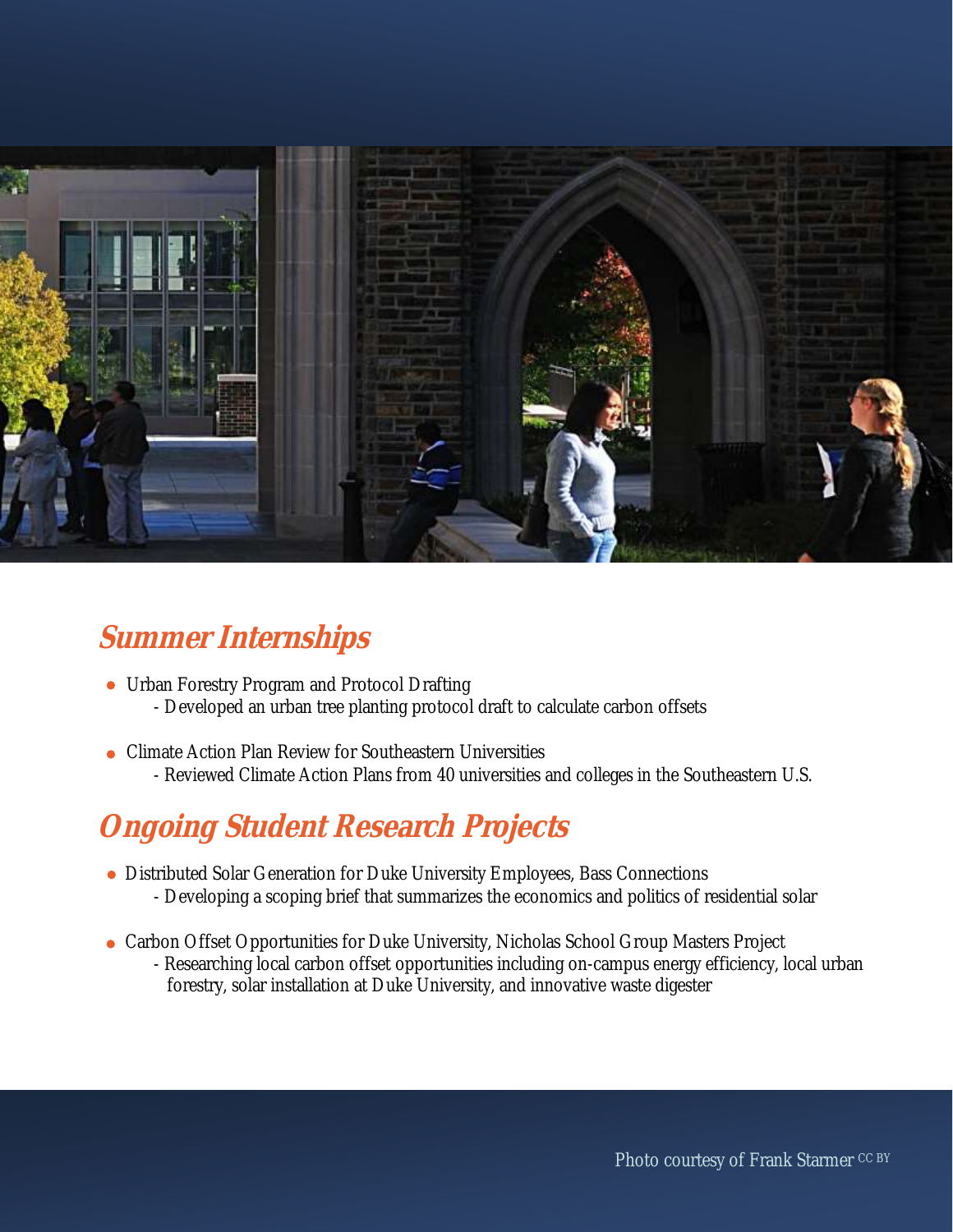## Looking Ahead



#### **Peatlands**

According to the National Fish and Wildlife Service, peatlands have the capacity to sequester three metric tons of CO2 per acre per year when they are healthy. However, many peatlands in North Carolina have been drained for agriculture and became sources of CO2. DCOI has partnered with Curt Richardson, professor of resource ecology and director of the Duke University Wetland Center, to determine how restoring peatlands could generate carbon offsets for Duke University.

#### **Silvopasture**

Silvopasture is an agroforestry practice where livestock and timber are grown on the same land. Combining both land uses can limit nutrient runoff from animal waste and generate carbon offsets from planted trees, all while the landowner gains income from the future sale of timber. DCOI will continue to strengthen relationships with conservation partners to develop a pre-pilot program and draft offset protocol.





#### **Relationship Network Analysis**

In collaboration with Charlotte Clark, assistant professor of the practice in sustainability education and faculty director of sustainability at Duke University, and two students, DCOI is conducting a social network analysis. The students will be documenting how different campus groups interact with, support, and are supported by Sustainable Duke. The data will be collected through interviews with key stakeholders and the final product will be a network analysis framework.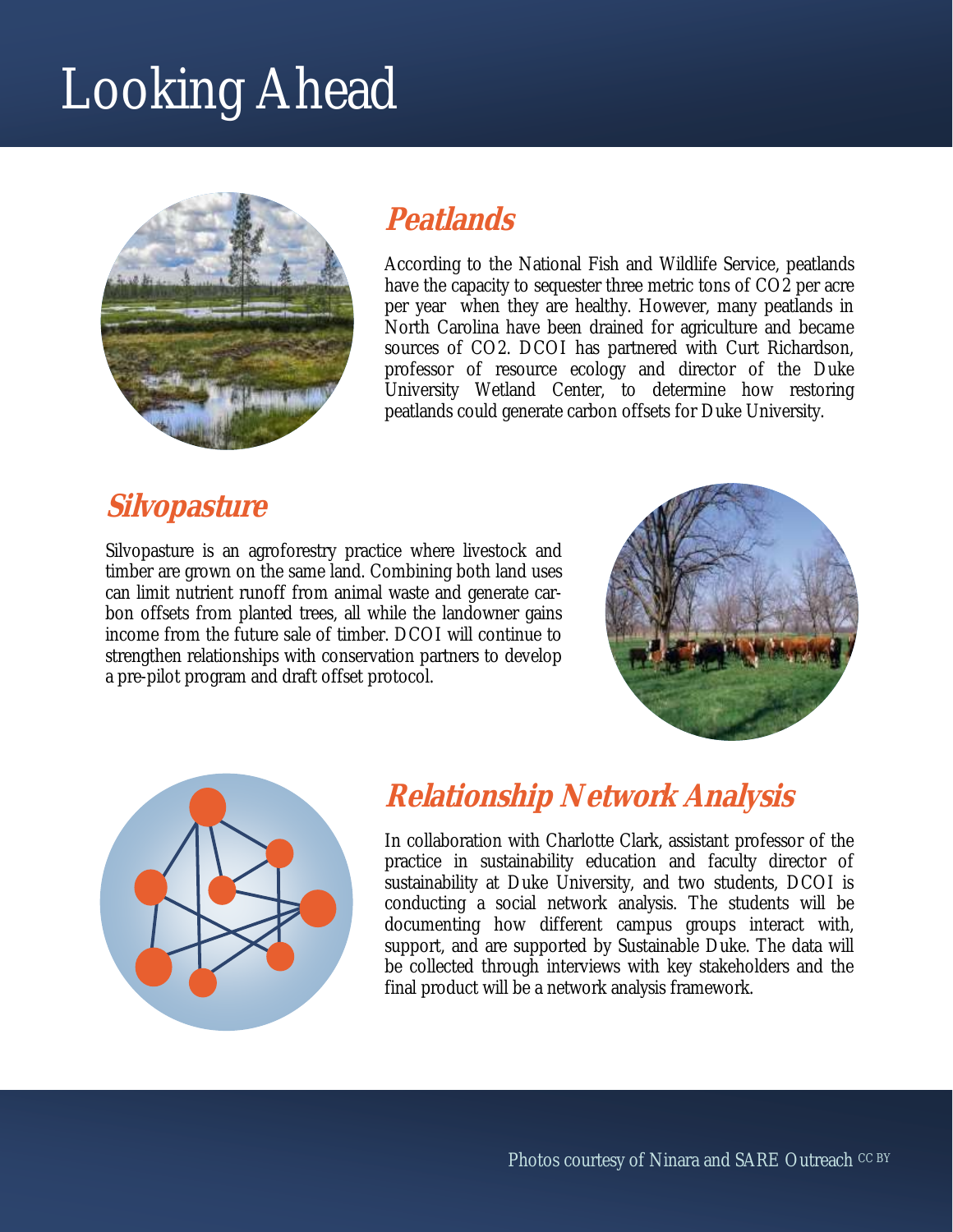#### **Academic Connections**

- Residential Energy Efficiency and Environmental Messaging, Nicholas School Group Master's Project
- Feasibility Study for a Campus Digester, Bass Connections
- Introduction to Carbon Offset Markets and Trading, Independent Study

#### **Research**

- Loyd Ray Farms operations report and case study
- Peatlands carbon offsets pre-pilot development
- Scaling and program design for Duke employee energy efficiency program

#### **Pilot Projects**

- Collaborating with the City of Durham to plant 500 trees during upcoming year
- Assisting the Bass Connections residential solar group in developing a Duke employee-based solar discount program

**If you would like to purchase carbon offsets, to collaborate on research and project development, or to learn more about DCOI, please contact Charles Adair at Charles.Adair@Duke.edu**